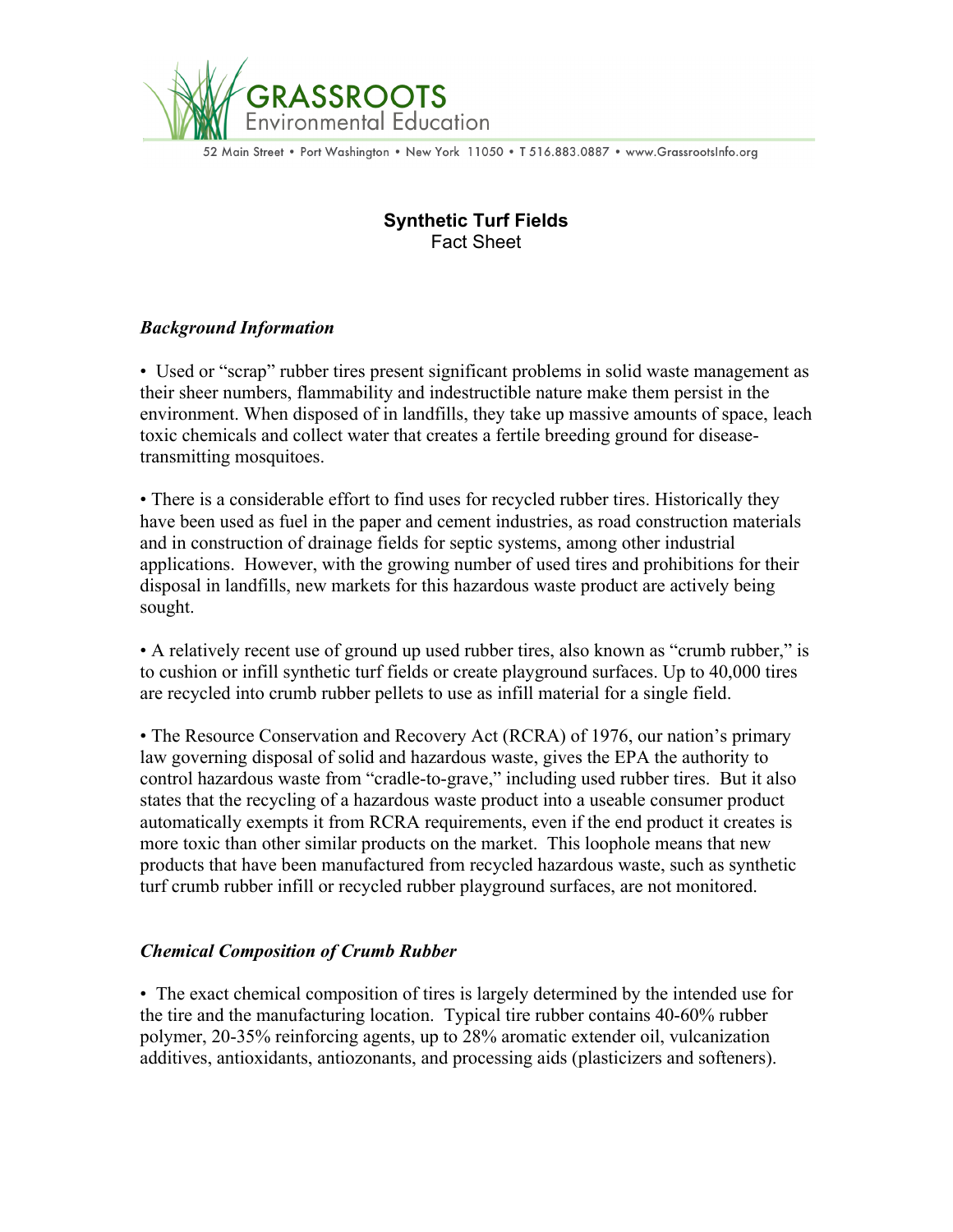• Examples of **chemicals of concern** in the above categories and their potential health effects:

1,3 Butadiene – human carcinogen 4-(t-octyl) phenol – corrosive to mucous membranes Arsenic – human carcinogen Benzene – human carcinogen, developmental and reproductive toxicant Benzothiazole – acutely toxic, respiratory and eye irritant, dermal sensitizer Butylated Hydroxyanisole – human carcinogen, suspected endocrine and immune system toxicant Cadmium – human carcinogen Carbon Black – possible human carcinogen (makes up to 40% of rubber tires) - may be present as nanoparticles which are known to damage lungs and the vascular system Carbon nanotubes (engineered nanoparticles) – may have asbestos-like toxicity Flouranthene – human carcinogen Latex – allergic reactions in susceptible individuals Lead – neurotoxin Manganese – neurotoxin Mercury – neurotoxin N-hexadecane – eye, skin and respiratory system irritant Octylphenol – endocrine disruptor Phthalates – endocrine disruptors, developmental and reproductive toxicants Polycyclic Aromatic Hydrocarbons (PAHs) – reproductive and respiratory toxicants, liver toxicants, suspected blood or cardiovascular toxicants Styrene – reasonably anticipated to be a human carcinogen, mutagen Toluidine – human carcinogen Trichloroethylene – human carcinogen

## *Crumb Rubber Health Concerns*

• Crumb rubber pieces can become lodged in mouths, ears and noses, and crumb rubber dust and fibers can be easily inhaled as they become disturbed during play. Also, many of the above listed chemicals are volatiles (chemicals which outgas), which means that they will create inhalation exposures, especially in warmer temperatures. Given the number of different sources for ground up rubber tires and the unique chemical components of each individual field, an absolute determination of safety (or risk) is impossible. In addition, since many of these chemicals are toxic at any level of exposure, the presence of even one of these chemicals on fields where children play should trigger a public health concern.

There have been reports of higher than usual cases of lymphoma and leukemia among athletes using synthetic turf fields filled with crumb rubber, especially soccer goalies. While no peer-reviewed studies have been conducted to confirm a link, there is an urgent call by doctors, parents and coaches for more independent, scientific research and the establishment of a health agency registry to track athletes who've been diagnosed.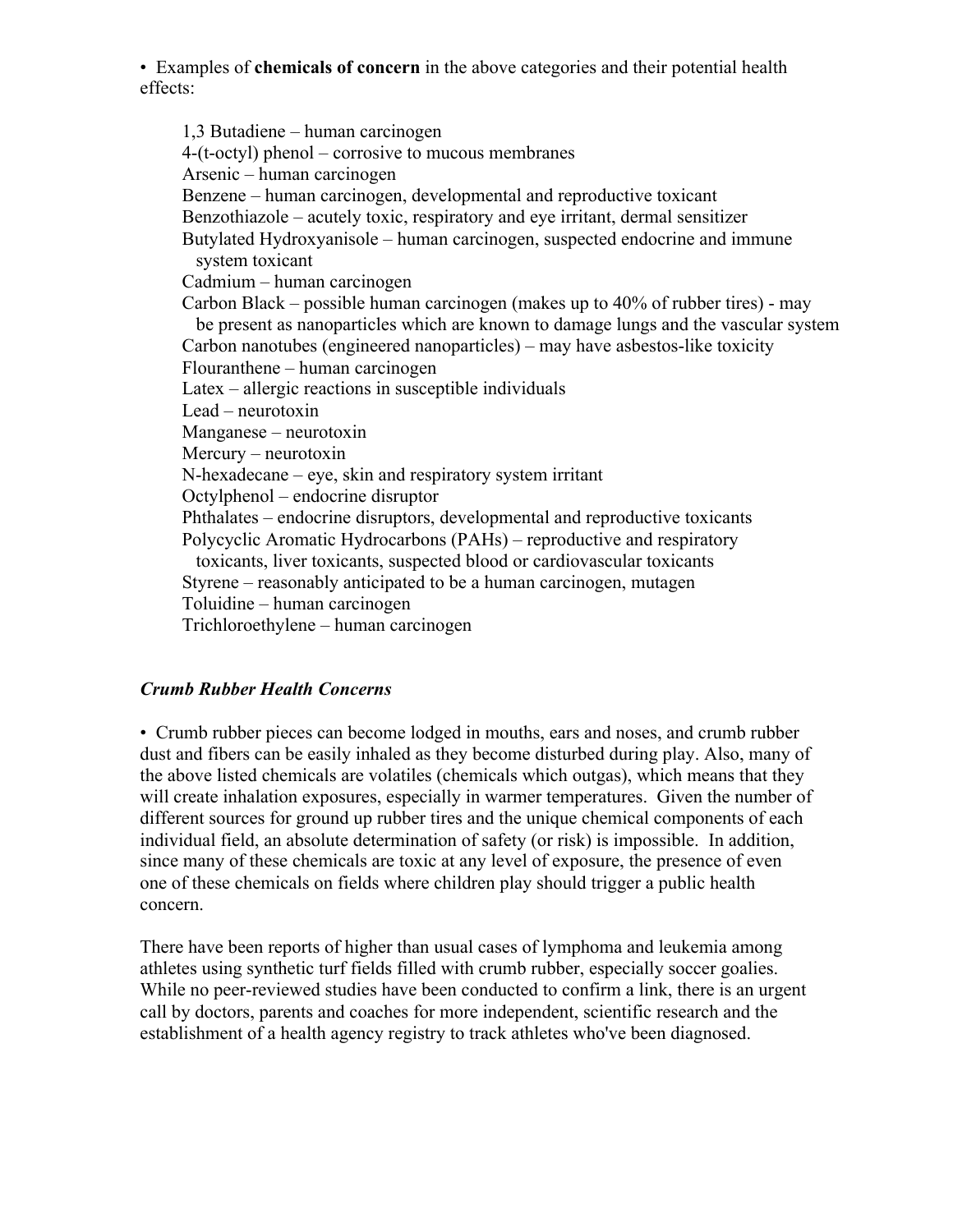### *Other Health Concerns*

• **High temperatures on synthetic turf fields** - A comprehensive study on the temperature of synthetic turf fields was conducted by Brigham Young University. They found that the amount of light (electromagnetic radiation) had a greater impact on heating the fields than air temperature. The hottest field surface temperature recorded was 200° F on a 98° F day. Even on cooler days, field temperatures of 120° F to 174° F were recorded. In general, the surface temperature of the synthetic turf was 37° F hotter than asphalt and 86.5° F hotter than natural grass.

Serious heat-related health problems are associated with playing on synthetic turf fields, including dehydration, heat stroke and heat exhaustion. More frequent water breaks are a necessity and many players concur that the heat issue impacts their ability to perform their best. There are also many reports of burns and blisters on the soles of players' feet that occur when turf temperatures are dangerously high, even when they are wearing socks and shoes.

Water cannons or other irrigation systems can cool down a field for only about 20 minutes before the temperature rebounds to an unsafe level, requiring prodigious amounts of water and interrupting games or practices numerous times on hot days.

• **Body fluid contamination** – There is always potential for body fluid contamination on a playing field during normal sports activities, including blood, saliva, sweat and vomit. Natural grass fields have the advantage of soil microbes to help break down pathogens, but plastic surfaces on synthetic turf need to be disinfected after games to ensure safety. However, in practice, this is rarely, if ever, done and the use of chemical disinfectants (pesticides) adds an additional concern for the health and safety of players.

• **Injuries** – Although there is not enough research comparing injuries incurred on synthetic turf versus natural grass fields, there is compelling data indicating that joint injuries (especially ankles and knees) are more common on synthetic turf surfaces. The Hospital for Special Surgery in New York notes that despite progress by synthetic turf manufacturers in making their fields feel more "natural," players still suffer from debilitating turf toe (sprain of the main joint of the big toe), which is unique to artificial playing surfaces. Testing the surface for compaction (and resiliency) is recommended by manufacturers to avoid dangerously hard surfaces, but it is typically not part of field maintenance protocol. Almost 75% of NFL players feel that playing on synthetic turf increases soreness and fatigue.

• **Turf burns or abrasions and infections** – Skin abrasions (turf burns) are more common on plastic synthetic turf fields than natural grass fields and are typically larger in size, providing more opportunity for infection. Research on the causes of MRSA (Methicillin-resistant Staphylococcus aureus) outbreaks in sports teams is ongoing, but there appears to be an association with traumatized skin, as seen in turf burns, and this serious antibiotic-resistant staph infection. Medical experts have found that staphylococci and other bacteria can survive for more than 3 months on polyethylene plastic, the material used in the manufacture of synthetic turf carpets and grass blades.

• **Chemical flame retardants** – One of the more recent developments in the controversy over synthetic turf has been the vandalizing of fields by setting them on fire. Rubber tires (and tire crumbs) burn for long periods of time, releasing highly toxic smoke, which